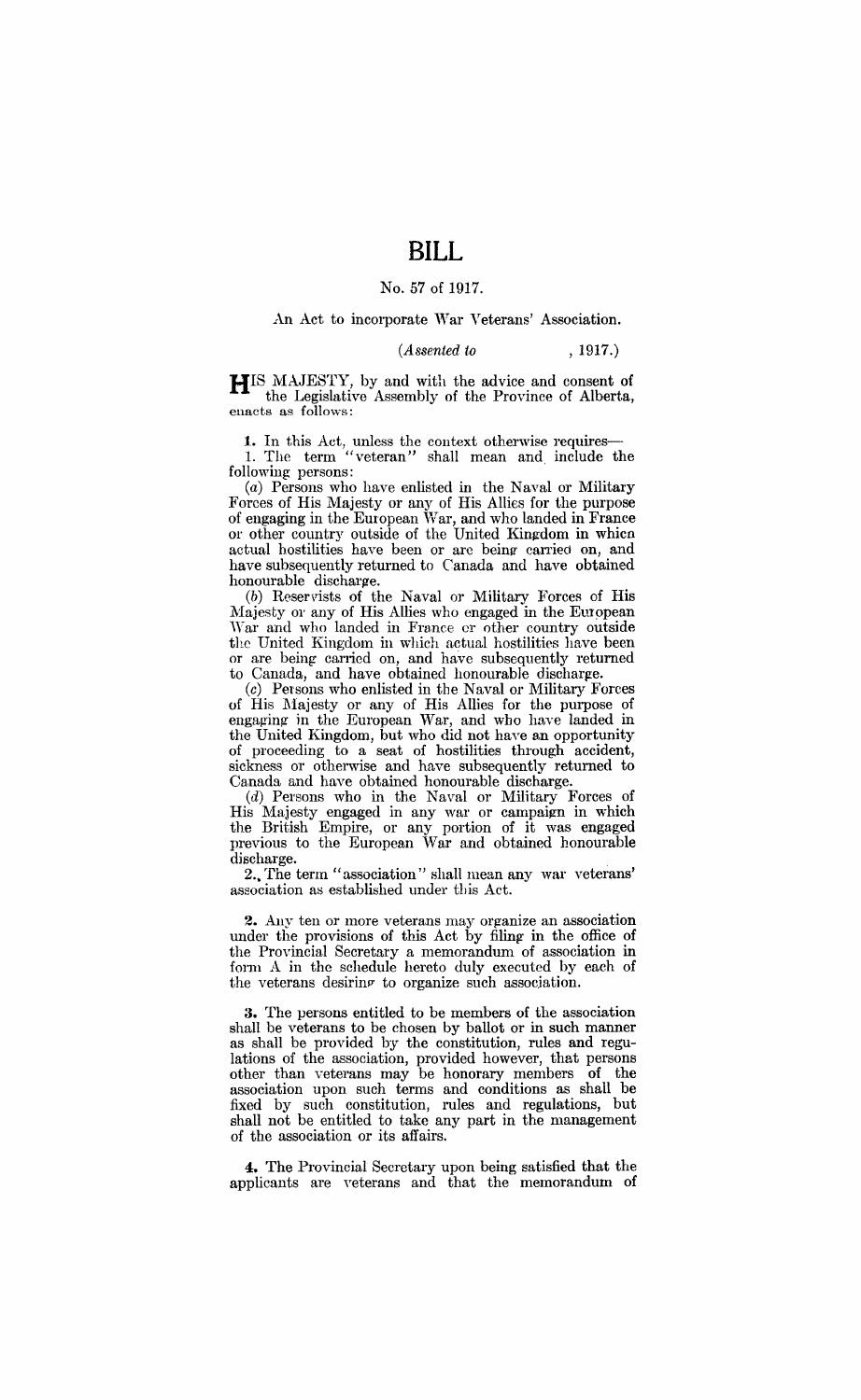association has been duly executed by the parties purporting to sign the same shall issue and forward by post or delivery to the secretary of the association a certificate of incorporation under his hand and seal.

5. Upon the issue of such certificate of incorporation the said veterans and such other veterans as thereafter shall become members of the said association shall thereby become a body corporate and politic in deed and in name and by the name designated in the memorandum of association, or such other name as shall be designated by the Provincial Secretary shall have power from time to time and at all times hereafter to acquire by purchase, lease, gift, bequest or devise any real or personal property and the same to hold, possess, and enjoy for the use of the said corporation, and the same to sell, alienate exchange or otherwise dispose of or encumber, and to lend money belonging to the association to the individual members of the association upon such security as may be deemed advisable, or to expend money belonging to the association to relieve the distress of any member, or his wife or family, and by the same name shall and may be able and capable to sue and be sued, implead in and be impleaded, answer and be answered unto in any matter, cause or action in any court of law or equity whatsoever.

6. The first provisional officers of the association shall consist of the president, vice-president, secretary-treasurer and such members as may be chosen to form, together with the president, vice-president and secretary-treasurer, an executive committee, and shall be chosen by the veterans applying for incorporation under the provisions of this Act, and shall be named in the memorandum of association, and such provisional officers shall hold office until the first meeting of the association for the election of officers, and until their successors are elected.

7. It shall be the duty of the provisional officers to call a meeting of the members of the association for the purpose of electing officers, such meeting to be held at some convenient place not later than twelve months from the date of the issue of the certificate of incorporation, and due notice of such meeting shall be given to each member by post addressed to his last known place of abode, and thereafter it shall be the duty of the officers of the association in like manner to call the annual meeting for the election of officers, so that at no time shall more than fourteen months elapse between the annual meetings for the election of officers.

8. The constitution, rules and regulations touching the administration of the said corporation shall be formulated at a general meeting thereof, called for that purpose, and of which at least ten days' notice shall be given by public advertisement or otherwise, to all the members thereof; and the constitution, rules and regulations then adopted shall have full force and effect in so far as the same shall not be inconsistent with the laws in force in the Province of Alberta and the provisions of this Act:

Provided always that the said corporation may, from time to time, alter, repeal and change such constitution, rules and regulations in the manner herein provided.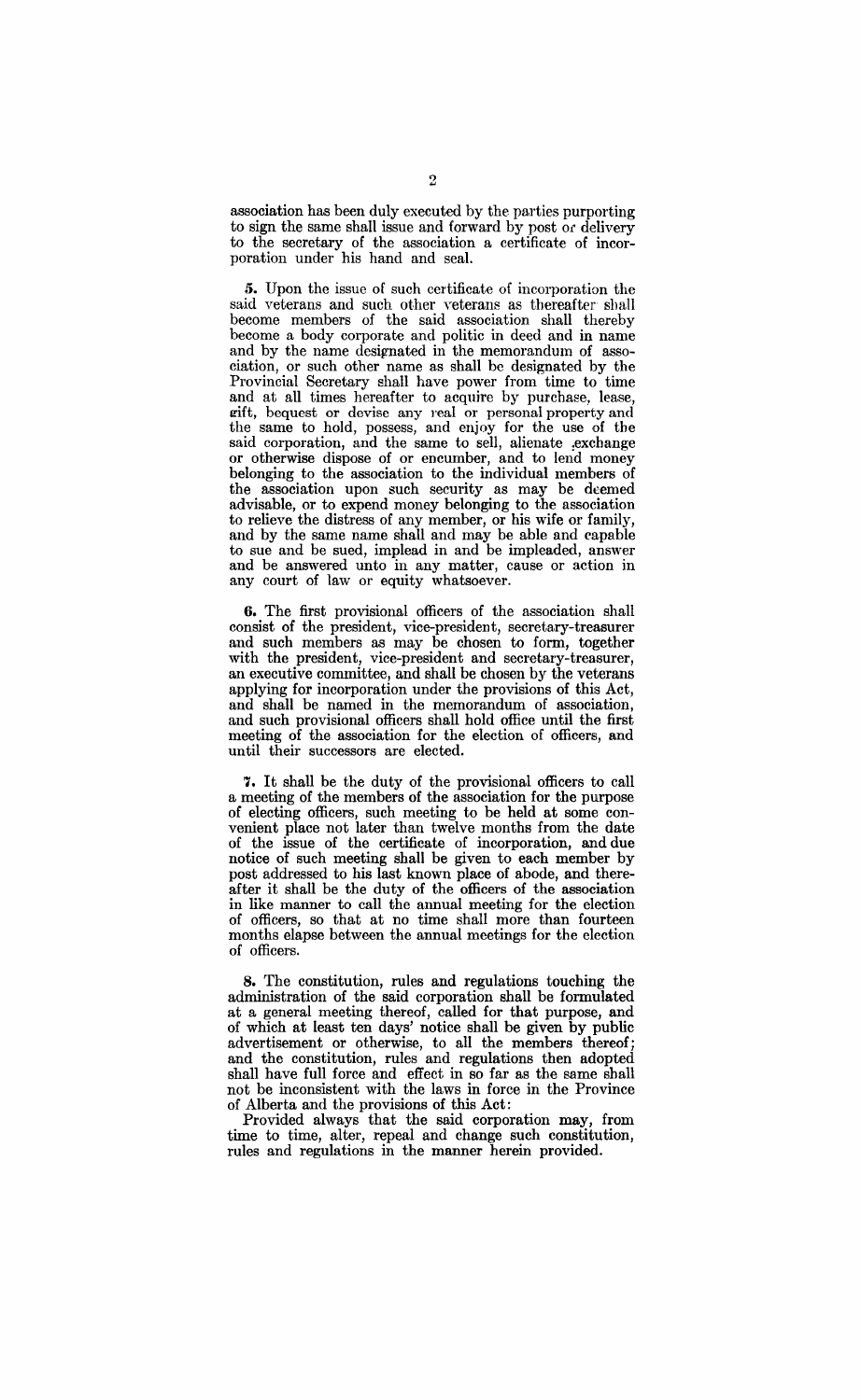**9.** The said corporation may from time to time borrow money for the purposes of the corporation at such rate of interest and upon such terms as they may deem proper; and may for such purpose make, execute or issue any mortgages, bonds or debentures, stock or other instruments, under the seal of the said corporation, which bonds or debentures or stock shall operate subject to any mortgage given in part payment of the purchase money of real property acquired for a site for the association buildings or of .the erection of such buildings and appurtenances thereto, as mortgages and charges against the lands and effects of the said corporation without registration; and each holder of any of the said debentures or bonds issued under the provisions of this section shall be deemed to be a mortgagee and encumbrancer pro rata with the other holders thereof upon any interest in any real estate held by the said corporation, and also upon any such interest in any policy or policies of insurance against loss or damage by fire effected upon the buildings owned by the corporation.

10. Any such mortgage, bond, debenture, stock or other instrument shall be signed by the president of the said corporation and countersigned by the secretary.

**11.** The moneys authorized to be raised under the provisions of section 8 of this Act shall be applied exclusively in the purchase of a site for the association buildings, and in the purchase, improvement or erection of a house for the association and dependencies thereon, together with necessary furniture or for the purchase of any freehold interest therein, and in payment of any mortgage or charge thereon and for the redemption of the said debentures and any re-issues as they become due respectively from time to time and at all times.

**12.** No member of the corporation shall be in any way liable for or chargeable with the payment of any debt or demand due by the said corporation beyond the extent of the entrance fee and annual subscriptions remaining unpaid by the said member and for any unpaid accounts he may have incurred to the corporation; and any member of the association not so indebted to the said corporation, may retire therefrom and will cease to be a member upon giving notice to that effect in such form as may be required by the constitution, rules and regulations of the said association and thenceforth shall be free from liability for any debt or engagement of the corporation.

**13.** The said corporation shall have power to draw, make, accept or endorse bills of exchange or promissory notes necessary for the purpose of the said corporation, under the hands of the president and secretary thereof, after authority of the committee of the said corporation so to do; and in no case shall it be necessary that the seal of the corporation be affixed to any such bill or note, nor shall the president or secretary be individually liable or responsible therefor:

Provided that nothing herein contained shall be construed to authorize the corporation to issue notes or bills of exchange payable to bearer, or intended to be circulated as money, or as notes or bills of a bank.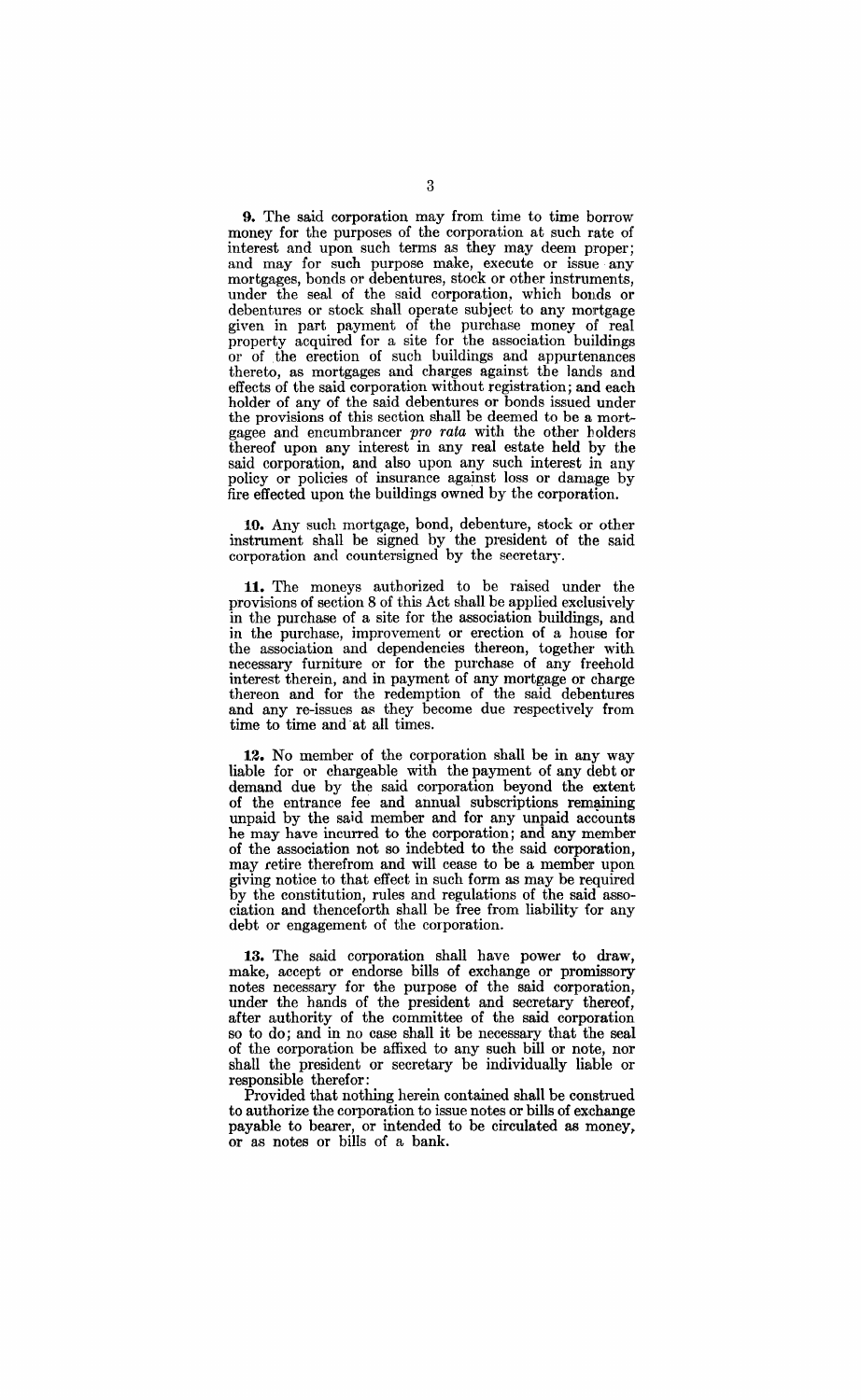14. Notwithstanding anything hereinbefore contained, the said corporation shall have power to rent any portion of the real estate held by the said corporation upon such terms and for such periods as may be agreed upon.

#### **SCHEDULE A.**

as the first officers of the association: